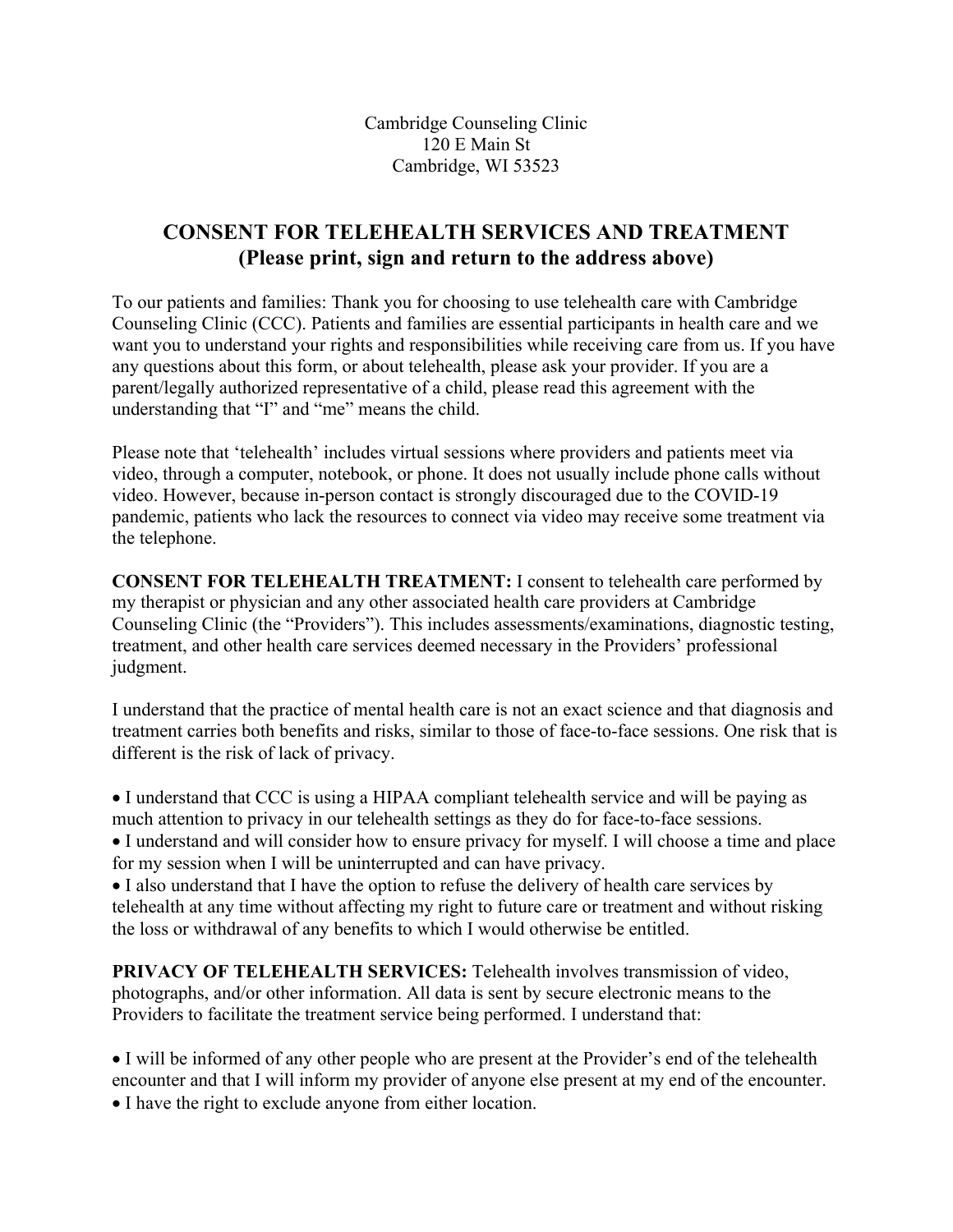• I agree that I am responsible for providing privacy for services at my end of the encounter. All confidentiality protections required by law or regulation will apply to my care.

• I have the right to refuse or stop participation in telehealth services at any time and request alternate services such as a phone call or an in-person appointment. However, I understand that equivalent in-person services might not be available at the same location or time as telehealth services.

• If I do not want to receive health care services by telehealth, it will not affect my right to future care or treatment.

• If an emergency occurs during a telehealth encounter when I am at a non-health-care site, I should call 911 and stay on the video connection (if applicable) until help arrives.

**RECORDS AND RELEASE OF INFORMATION:** Transmitted data may become part of my medical record. Data will not be transmitted to people outside my health care team except as described below, and/or if I provide additional written consent.

• I will have access to all of the information in my medical record resulting from the telehealth services that I would have for a similar in-person visit, as provided by federal and state law.

• The Providers may use or disclose my health information for treatment, continuity of care, payment, or internal operations, or when required by law or regulation in certain unique situations.

• All releases of information are subject to the same laws and regulations as in-person care.

**PAYMENT AGREEMENT:** Billing and payment for services provided by telehealth will occur in the same manner as for face-to-face sessions, with sessions billed as telehealth. The same billing and payment policies and agreements previously in place will be followed.

• I agree to be responsible for any co-payments, deductibles, or other charges from the Providers that are not covered or paid by insurance or other third party payers – except as prohibited by any state or federal law, or any agreement between my insurance company and the Providers or Cambridge Counseling Clinic.

• I authorize the Providers and Cambridge Counseling Clinic to file any claims for payment of any portion of my bills, and assign all rights and benefits payable for health care services to the provider or organization furnishing the services.

• It is my responsibility to know what providers and telehealth services are covered under my insurance plan. I understand that I may be billed and agree to pay all bills submitted by the Providers and Cambridge Counseling Clinic.

**CONSENT TO BE CONTACTED** (Telephone Consumer Protection Act): By providing a telephone number (landline or cellular) or other wireless device, I agree that in order for the Providers, Cambridge Counseling Clinic, and/or other providers involved with the provision of telehealth services to service my account(s) (including contacting me about appointment reminders, or to collect any amounts I may owe, the Providers, Cambridge Counseling Clinic and/or other providers involved with the provision of telehealth services may contact me at the telephone number(s) provided which could result in charges to me.